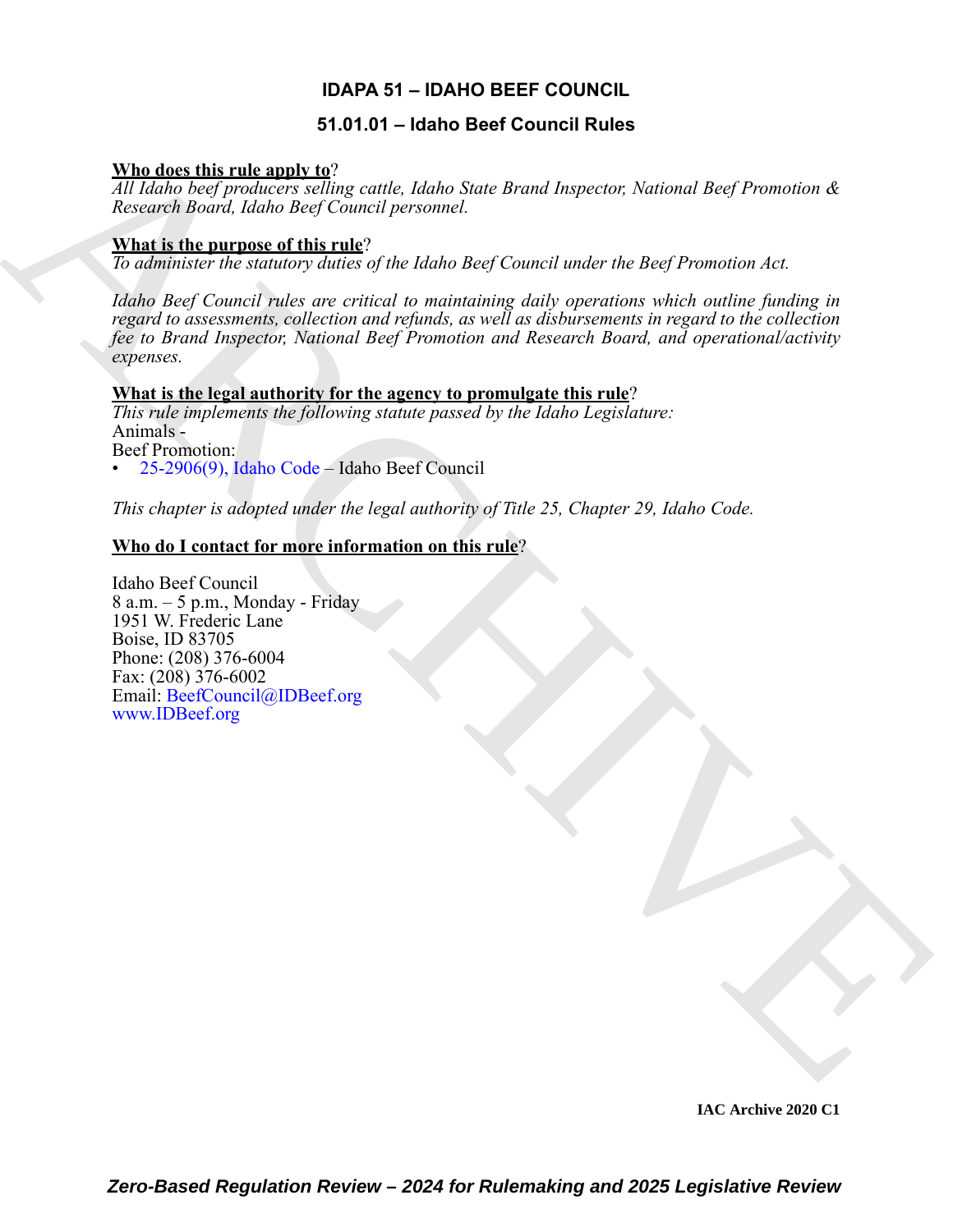# **Table of Contents**

## **IDAPA 51 - IDAHO BEEF COUNCIL** 51.01.01 - Idaho Beef Council Rules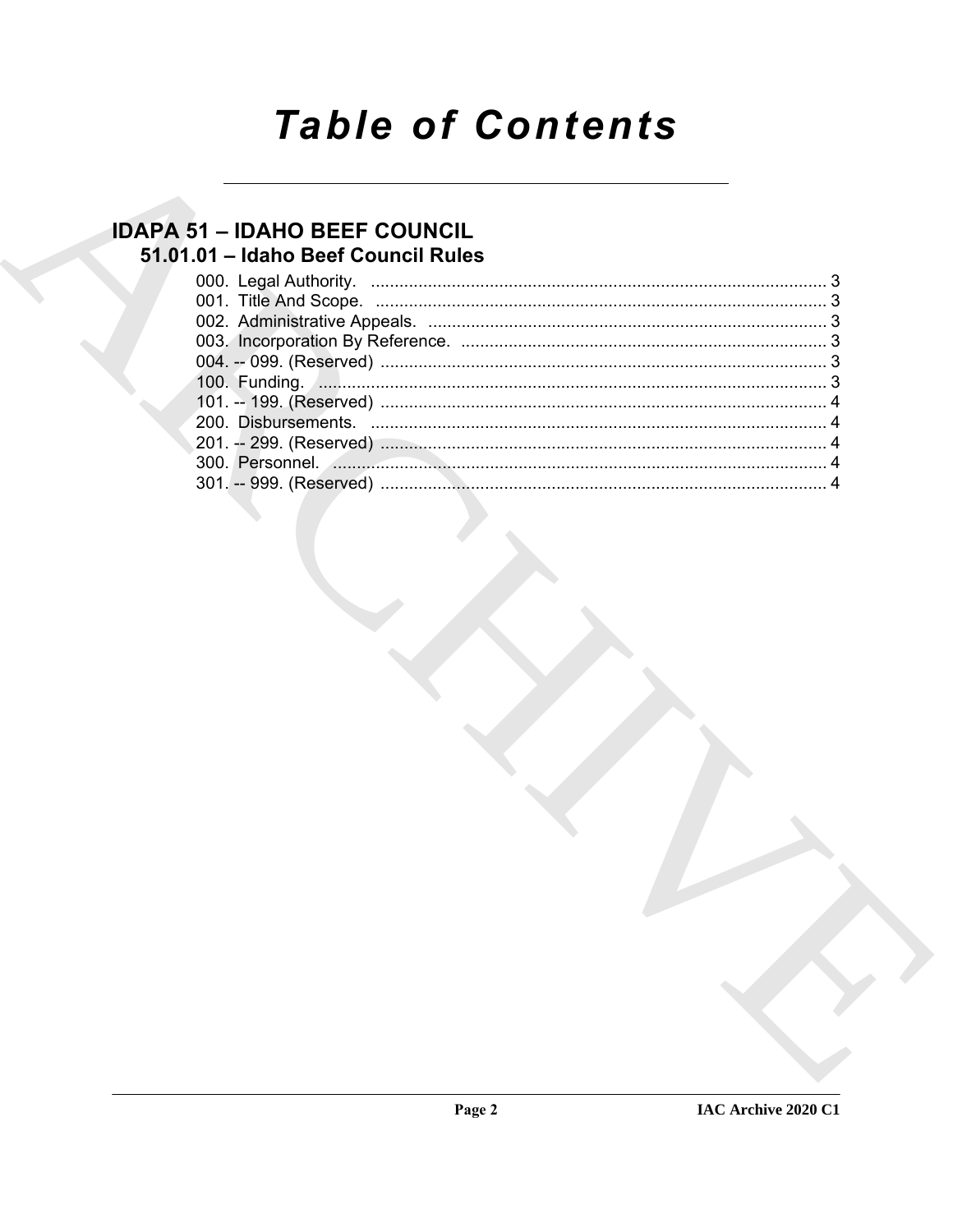## **IDAPA 51 – IDAHO BEEF COUNCIL**

#### **51.01.01 – IDAHO BEEF COUNCIL RULES**

#### <span id="page-2-13"></span><span id="page-2-2"></span><span id="page-2-1"></span><span id="page-2-0"></span>**000. LEGAL AUTHORITY.**

The Idaho Beef Council is authorized under Section 25-2906(9), Idaho Code, to adopt rules concerning the administration of the Beef Promotion Act. (3-20-20)T

#### <span id="page-2-14"></span><span id="page-2-3"></span>**001. TITLE AND SCOPE.**

These rules are titled IDAPA 51.01.01, "Idaho Beef Council Rules," IDAPA 51, Title 01, Chapter 01. These rules provide for a coordinated federal and state program of beef promotion and research funded by a one dollar and fifty cents  $(\$1.50)$  assessment on each head of cattle marketed in the state of Idaho.  $(3-20-20)$ T

#### <span id="page-2-8"></span><span id="page-2-4"></span>**002. ADMINISTRATIVE APPEALS.**

All contested cases are governed by the procedures set forth by the National Beef Promotion and Research Order, 7 CFR 1260, issued by the United States Department of Agriculture. All written communications and documents that are intended to be part of an official record for a decision in a contested case must be filed with the Chief Executive Officer of the Idaho Beef Council. All such documents are considered filed when the original and one (1) copy of each document is received by the Chief Executive Officer of the Idaho Beef Council. (3-20-20)T

#### <span id="page-2-12"></span><span id="page-2-5"></span>**003. INCORPORATION BY REFERENCE.**

The Idaho Beef Council operates under the rules and regulations of the National Beef Promotion and Research Order. 7 CFR 1260 (Federal Register July 18, 1986). (3-20-20)T

#### <span id="page-2-6"></span>**004. -- 099. (RESERVED)**

#### <span id="page-2-7"></span>**100. FUNDING.**

#### <span id="page-2-10"></span><span id="page-2-9"></span>**01. Assessments**. (3-20-20)T

**a.** Each producer shall pay an assessment of one dollar and fifty cents (\$1.50) per head of cattle at the cattle are sold. This assessment consists of: (3-20-20) time the cattle are sold. This assessment consists of:

i. One dollar (\$1) required by the National Beef Promotion and Research Order, and (3-20-20)T

ii. Fifty cents (\$.50) authorized by Section 25-2907(1), Idaho Code. (3-20-20)T

**b.** Producers selling or marketing cattle in interstate commerce will pay only one (1) assessment per individual sale of cattle. When cattle leave Idaho for the purpose of sale or slaughter, the assessment will be made at the time of brand inspection. When cattle leave Idaho for feeding or pasture where no change of ownership occurs, the promotion assessment will not be made. (3-20-20)T

When cattle enter Idaho for sale or slaughter, the assessment will be made only if the assessment has not been paid when the cattle left their state of origin. These cattle will be assessed by the Idaho Brand Inspector, but they will be considered cattle from their state of origin. All assessments will be remitted to the Idaho Beef Council, with these cattle indicated by their state of origin. The Idaho Beef Council will pay to the originating state the assessments due them in a timely manner after payment has been received from the State Brand Inspector.

 $(3-20-20)T$ 

URE LABACH CORRECTED TRANSPORTEERS were the continued and corrected the main of the state of the state of the state of the state of the state of the state of the state of the state of the state of the state of the state o **d.** The assessment implemented by this rule does not apply to the seller of cattle if the seller certifies that the seller's only share in the proceeds of a sale of cattle or beef is a sales commission, handling fee or other service fee; or if the seller certifies that he acquired ownership of cattle to facilitate the transfer of ownership of such cattle to a third party, establishes that such cattle are being resold not later than ten (10) days from the date on which the person acquired ownership and certifies that the assessment was collected from the seller when the person acquired ownership. A completed certificate of "non-producer status" must be given to the brand inspector or his agent at the time of inspection. If no certificate is produced the assessment will be levied. (3-20-20)T

<span id="page-2-11"></span>**02. Collection**. The State Brand Inspector shall collect the assessment in addition to and at the same time and manner as the fee charged for state brand inspection. The assessment will be submitted each month to the Beef Council, less collection fee. In addition, the State Brand Inspector will submit monthly, a written accounting of total number of head marketed, number of cattle assessed and not assessed (along with copies of the appropriate non-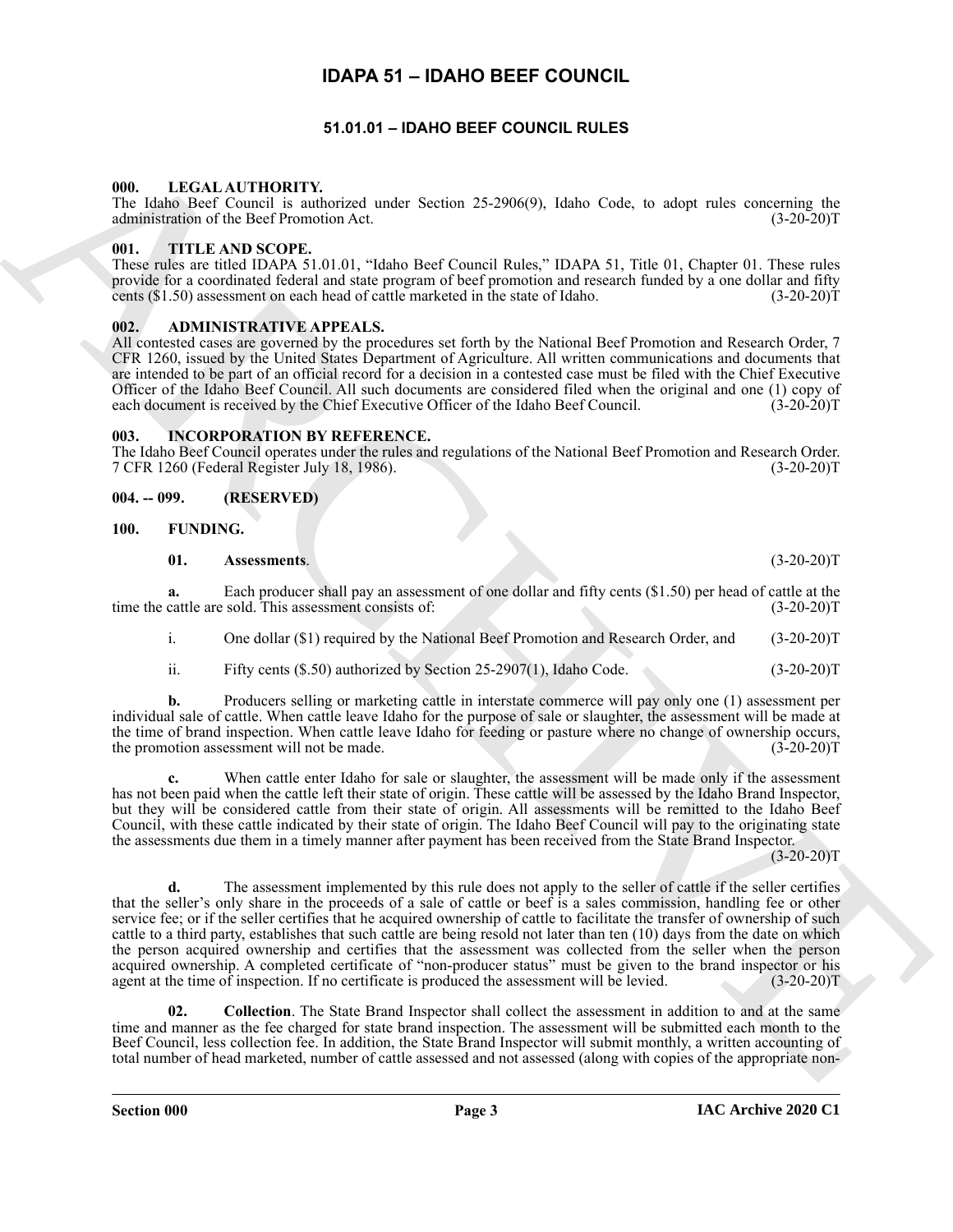| <b>IDAHO ADMINISTRATIVE CODE</b> | <b>IDAPA 51.01.01</b>    |
|----------------------------------|--------------------------|
| Idaho Beef Council               | Idaho Beef Council Rules |
|                                  |                          |

#### <span id="page-3-9"></span>**03. Refunds**. (3-20-20)T

| <b>Idaho Beef Council</b> |                                                                                                                                                                                                                                                                                                                                | <b>Idaho Beef Council Rules</b> |
|---------------------------|--------------------------------------------------------------------------------------------------------------------------------------------------------------------------------------------------------------------------------------------------------------------------------------------------------------------------------|---------------------------------|
|                           | producer exemption forms), total collections, and state of origin documentation.                                                                                                                                                                                                                                               | $(3-20-20)T$                    |
| 03.                       | Refunds.                                                                                                                                                                                                                                                                                                                       | $(3-20-20)T$                    |
| a.                        | Producers/owners of cattle from whom an assessment is collected has the right to request a refund<br>of not more than fifty cents (\$.50) per head (Section 25-2907, Idaho Code). Refund requests must be mailed to the<br>Idaho Beef Council within ninety (90) calendar days of payment of the assessment and include the:   | $(3-20-20)T$                    |
| i.                        | Name and address of the producer;                                                                                                                                                                                                                                                                                              | $(3-20-20)T$                    |
| ii.                       | Name and address of the entity collecting the assessment (brand inspector or livestock market);                                                                                                                                                                                                                                | $(3-20-20)T$                    |
| iii.                      | Number of head on which a refund is requested;                                                                                                                                                                                                                                                                                 | $(3-20-20)T$                    |
| iv.                       | Total amount of refund requested;                                                                                                                                                                                                                                                                                              | $(3-20-20)T$                    |
| V.                        | Date of assessment;                                                                                                                                                                                                                                                                                                            | $(3-20-20)T$                    |
| vi.                       | Producer's signature; and                                                                                                                                                                                                                                                                                                      | $(3-20-20)T$                    |
| vii.                      | Proof of payment of the assessment.                                                                                                                                                                                                                                                                                            | $(3-20-20)T$                    |
| b.                        | The Idaho Beef Council will process the requested refunds on a calendar quarterly basis. Any<br>refund request that is received by the Idaho Beef Council less than fifteen (15) days from the end of the calendar<br>quarter shall be paid at the end of the next quarter.                                                    | $(3-20-20)T$                    |
| $101. - 199.$             | (RESERVED)                                                                                                                                                                                                                                                                                                                     |                                 |
| 200.                      | DISBURSEMENTS.                                                                                                                                                                                                                                                                                                                 |                                 |
| 01.                       | Collection Fee, Brand Inspector. The Idaho Beef Council will reimburse the State Brand<br>Inspector for the reasonable and necessary expenses incurred in the collection of the assessment in an amount<br>determined by the Beef Council and the State Brand Inspector, not to exceed five percent (5%) of gross collections. | $(3-20-20)T$                    |
| 02.                       | National Beef Promotion and Research Board. The Idaho Beef Council will forward fifty cents<br>(\$.50) credit per head of cattle assessed to the Cattlemen's Beef Promotion and Research Board.                                                                                                                                | $(3-20-20)T$                    |
| 03.                       | Idaho Beef Council. Assessment funds remaining after payment of collection fee and<br>disbursement to the National Beef Promotion and Research Board will be retained by the Idaho Beef Council and<br>used to fund its activities and operations.                                                                             | $(3-20-20)T$                    |
| $201. - 299.$             | (RESERVED)                                                                                                                                                                                                                                                                                                                     |                                 |
| 300.                      | PERSONNEL.<br>There will be a full time administrator whose title will be "Chief Executive Officer." Additional staff will be hired<br>based upon Idaho Beef Council program needs and budget.                                                                                                                                 | $(3-20-20)T$                    |
| $301. - 999.$             | (RESERVED)                                                                                                                                                                                                                                                                                                                     |                                 |
|                           |                                                                                                                                                                                                                                                                                                                                |                                 |
|                           |                                                                                                                                                                                                                                                                                                                                |                                 |
|                           |                                                                                                                                                                                                                                                                                                                                |                                 |

#### <span id="page-3-0"></span>**101. -- 199. (RESERVED)**

#### <span id="page-3-8"></span><span id="page-3-6"></span><span id="page-3-5"></span><span id="page-3-1"></span>**200. DISBURSEMENTS.**

### <span id="page-3-7"></span><span id="page-3-2"></span>**201. -- 299. (RESERVED)**

#### <span id="page-3-10"></span><span id="page-3-3"></span>**300. PERSONNEL.**

#### <span id="page-3-4"></span>**301. -- 999. (RESERVED)**